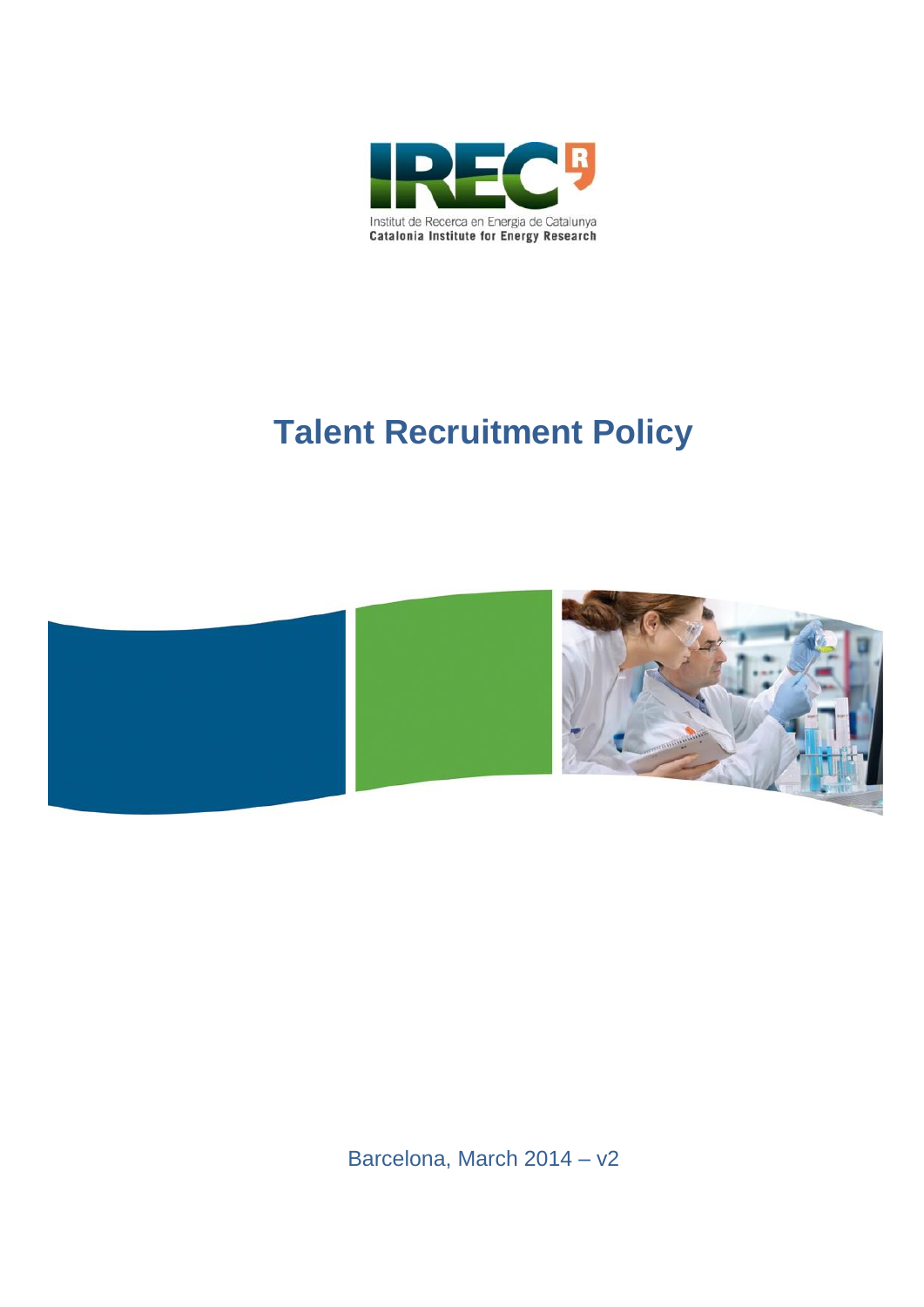

## **INDEX**

| $1_{-}$ |      |                                                               |  |
|---------|------|---------------------------------------------------------------|--|
| 2.      |      | EUROPEAN FRAMEWORK: EUROPEAN CHARTER FOR RESEARCHERS 3        |  |
|         |      | 3. ADAPTATION OF THE TALENT RECRUITMENT POLICY OF IREC TO THE |  |
|         |      | CODE OF CONDUCT FOR THE RECRUITMENT OF RESEARCHERS 5          |  |
|         |      |                                                               |  |
|         | 41   |                                                               |  |
|         | 4.2  |                                                               |  |
|         | 4.3. |                                                               |  |
|         | 4.4  |                                                               |  |
|         | 4.5  | EXTERNAL ASSESSMENT OF THE PROFESSIONAL PROFILE10             |  |
|         | 4.6. |                                                               |  |
|         | 47   |                                                               |  |
|         |      |                                                               |  |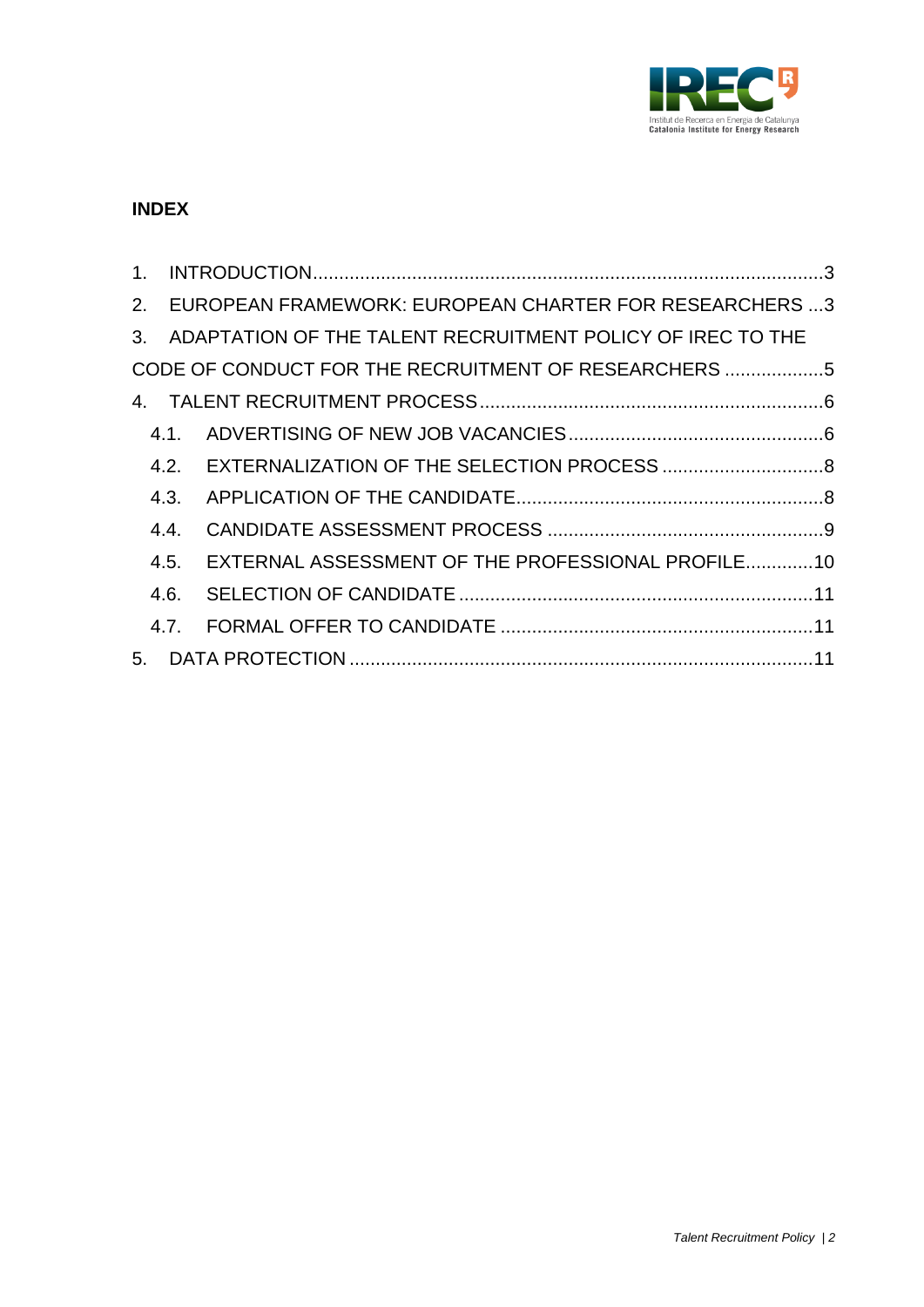

## **1.** INTRODUCTION

To guarantee the Institute's research excellence and due to the use of European funds in the financing of the infrastructure and the activity of the Institute, and its willingness to increase its participation in research European projects, development, demonstration and exchange of researchers, and to guarantee the future sustainability of the Institute, it is necessary to formalize a people recruitment policy that ensures the best talent recruitment at a specific cost.

The present document will come into effect on April 1, 2012.

#### **2.** EUROPEAN FRAMEWORK: EUROPEAN CHARTER FOR RESEARCHERS

In this framework it is necessary to ensure that the human resources management of the Institute is progressively adopting the stipulations of the European Charter for Researchers and the Code of Conduct for the Recruitment of Researchers, published in 2005 by the *Directorate-General for Research Human Resources and Mobility* of the *European Commission*.

Published on March 11, 2005, the European Charter for Researchers and the Code of Conduct for the Recruitment of Researchers is a document in which the European Commission makes some recommendations for the purposes of defining the European Research Area.

The document regulates different aspects of **researchers and their professional career**, in connection with research freedom, accountability towards their funders or employers, good practice in research, dissemination and exploitation of results, evaluation, teaching and managerial duties, supervision of other researchers, public engagement, value of mobility, continuing professional development.

And it also regulates different aspects applicable to **employers and funders**, in connection with fair and transparent selection of new researchers, recognition of the profession, non-discrimination, appropriate working conditions, stability and permanence of employment, fair funding and salaries, gender balance, drawing up of a specific career development strategy for researchers, enhance of mobility, easy access to research training and continuous development, ensuring the rights of researchers to reap the benefits of the exploitation (if any) of their R&D results through appropriate legal protection (in particular through appropriate protection of Intellectual Property Rights, including copyrights), implementation of evaluation and appraisal systems for assessing the professional performance of researchers on a regular basis and in a transparent manner by an independent committee, creation of a stimulating research and research training environment, which offers appropriate equipment, facilities and opportunities, including for remote collaboration over research networks, and that the national or sectoral regulations concerning health and safety in research are observed.

As these are recommendations, member states do not have the legal obligation to obey them, but different institutions from all over the EU joined these governing principles of the R&D&i policy: Austrian Rectors' Conference, *Fonds de la Recherche Scientifique* (FNRS) of Belgium, *Centre National de la Recherche Scientifique* (CNRS) of France, French University Rectors' Conference, German Rector's Conference, Conference of Italian University Rectors, etc.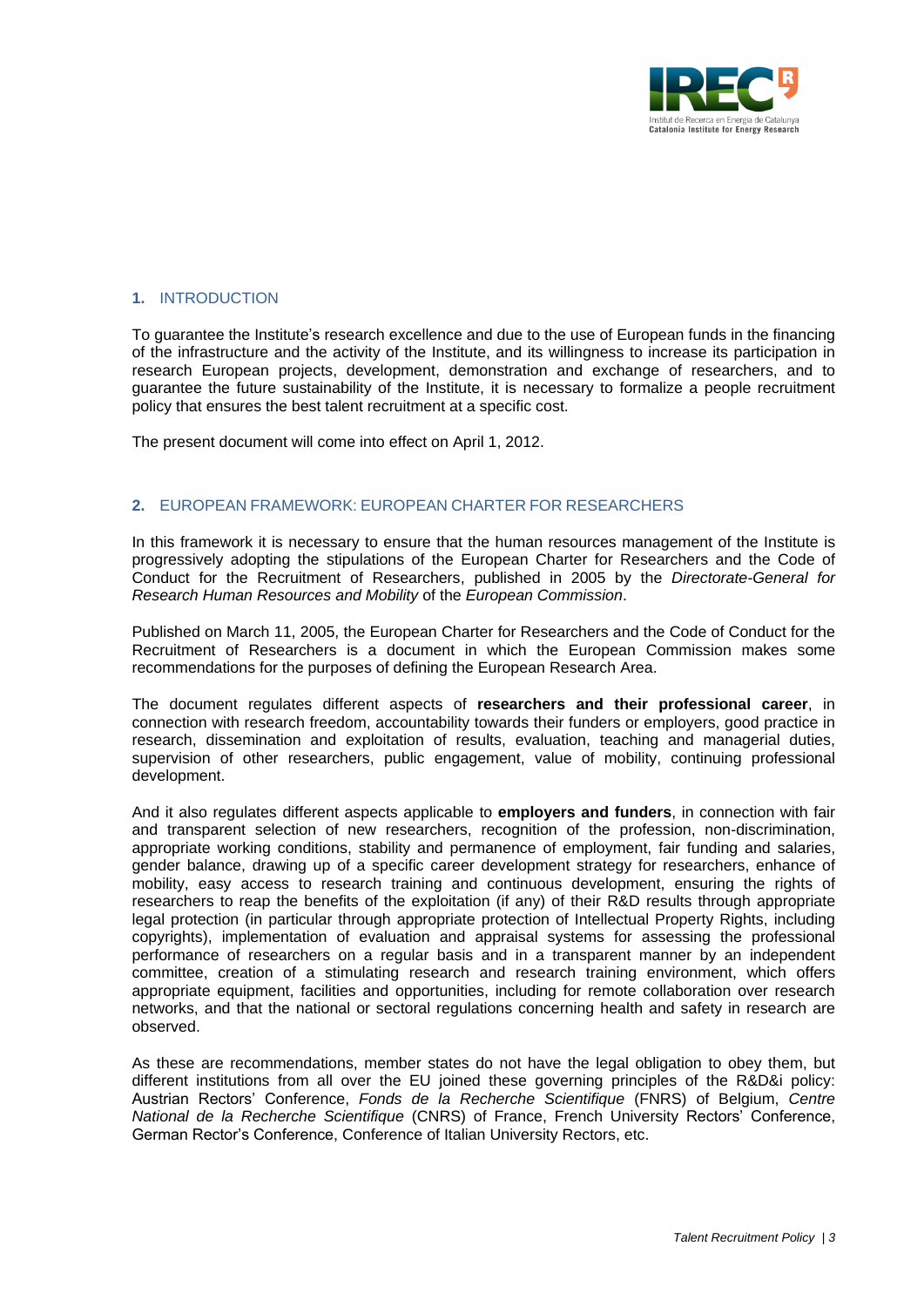

The Talent Recruitment Policy of IREC should tend to the progressive fulfilment of the stipulations of this Charter with regard to recruitment of new researchers, in connection with the different fundamental principles that it presents.

In the European Charter for Researchers, the European Commission recommends to the Member States the development and introduction of a group of policies which, for information purposes only, are:

1. That Member States endeavour to undertake the necessary steps to ensure that employers or funders of researchers develop and maintain a supportive research environment and working culture, where individuals and research groups are valued, encouraged and supported, and provided with the necessary material and intangible support to enable them to fulfil their objectives and tasks. Within this context, particular priority should be given to the organisation of working and training conditions in the early stage of the researchers' careers, as it contributes to the future choices and attractiveness of a career in R&D.

2. That Member States endeavour to take, wherever necessary, the crucial steps to ensure that employers or funders of researchers improve the recruitment methods and career evaluation / appraisal systems in order to create a more transparent, open, equal and internationally accepted system of recruitment and career development as a prerequisite for a genuine European labour market for researchers.

3. That Member States – as they formulate and adopt their strategies and systems for developing sustainable careers for researchers – take duly into account and are guided by the general principles and requirements, referred to as The European Charter for Researchers and the Code of Conduct for the Recruitment of Researchers outlined in the Annex.

4. That Member States endeavour to transpose these general principles and requirements within their area of responsibility into national regulatory frameworks or sectoral and / or institutional standards and guidelines (charters and / or codes for researchers). In so doing they should take into account the great diversity of the laws, regulations and practices which, in different countries and in different sectors, determine the path, organisation and working conditions of a career in R&D.

5. That Member States consider such general principles and requirements as an integral part of institutional quality assurance mechanisms by regarding them as a means for establishing funding criteria for national / regional funding schemes, as well as adopting them for the auditing, monitoring and evaluation processes of public bodies.

6. That Member States continue their efforts to overcome the persisting legal and administrative obstacles to mobility, including those related to intersectoral mobility and mobility between and within different functions, taking into account an enlarged European Union.

7. That Member States endeavour to ensure that researchers enjoy adequate social security coverage according to their legal status. Within this context, particular attention should be paid to the portability of pension rights, either statutory or supplementary, for researchers moving within the public and private sectors in the same country and also for those moving across borders within the European Union. Such regimes should guarantee that researchers who, in the course of their lives, change jobs or interrupt their careers do not unduly suffer a loss of social security rights.

8. That Member States put in place the necessary monitoring structures to review this Recommendation regularly, as well as to measure the extent to which employers, funders and researchers have applied the European Charter for Researchers and the Code of Conduct for the Recruitment of Researchers.

The European Charter for Researchers is a set of general principles and requirements which specifies the roles, responsibilities and entitlements of researchers as well as of employers and / or funders of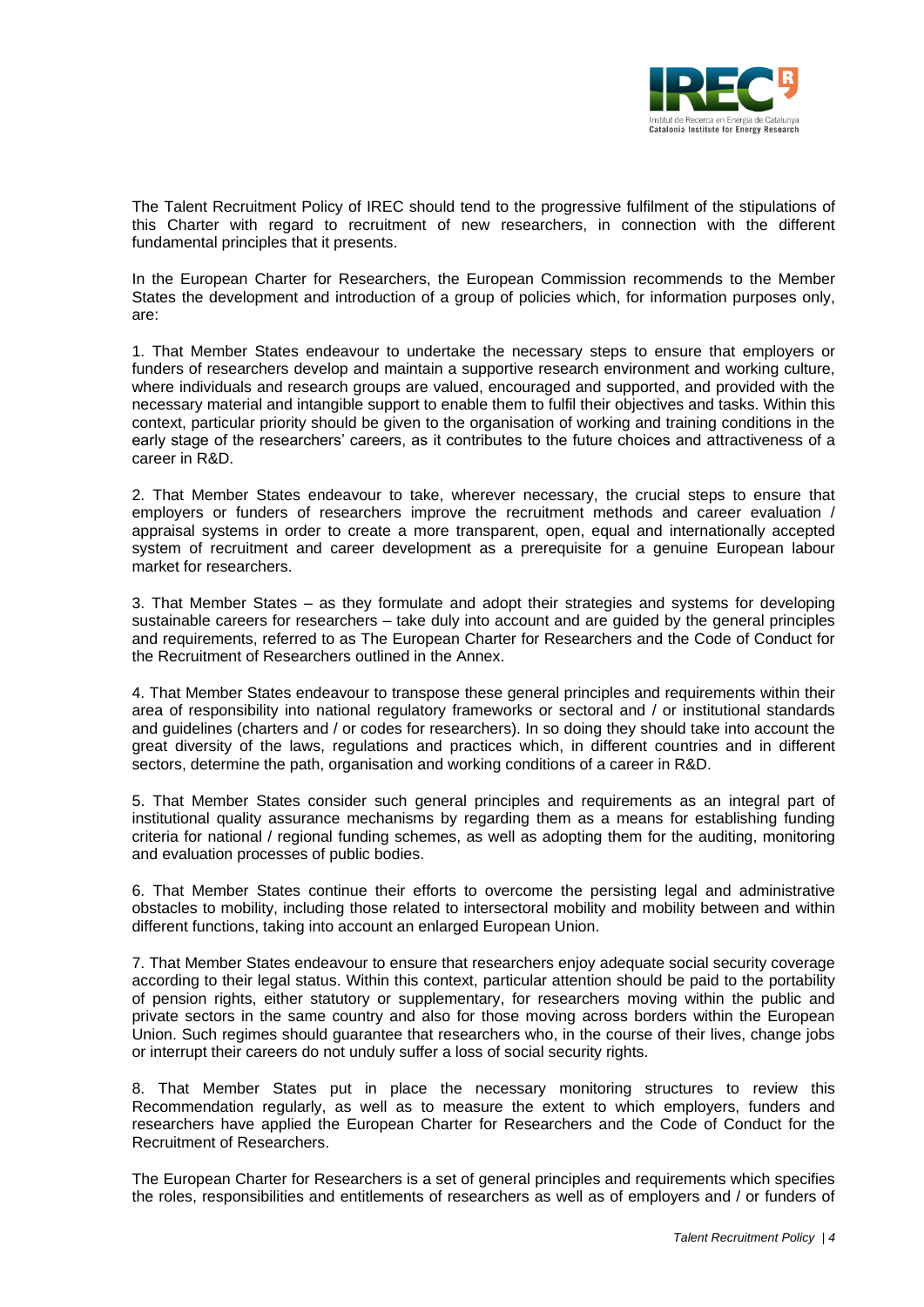

researchers. The aim of the Charter is to ensure that the nature of the relationship between researchers and employers or funders is conducive to successful performance in generating, transferring, sharing and disseminating knowledge and technological development, and to the career development of researchers. The Charter also recognizes the value of all forms of mobility as a means for enhancing the professional development of researchers.

In this sense, the Charter constitutes a framework for researchers, employers and funders which invites them to act responsibly and as professionals within their working environment, and to recognise each other as such. The Charter addresses all researchers in the European Union at all stages of their career and covers all fields of research in the public and private sectors, irrespective of the nature of the appointment or employment, the legal status of their employer or the type of organisation or establishment in which the work is carried out. It takes into account the multiple roles of researchers, who are appointed not only to conduct research and / or to carry out development activities but are also involved in supervision, mentoring, management or administrative tasks. This Charter takes as its premise that researchers as well as employers and / or funders of researchers have an overriding obligation to ensure that they meet the requirements of the respective national or regional legislation. Where researchers enjoy a status and rights which are, in certain respects, more favourable than those provided for in this Charter, its terms should not be invoked to diminish the status and rights already acquired.

Researchers, as well as employers and funders, who adhere to this Charter will also be respecting the fundamental rights and observe the principles recognised by the Charter of Fundamental Rights of the European Union.

Although the Charter refers to citizens of the European Union, the Institute does not restrict its talent recruitment to this area, but is open to other nationalities, giving priority to the recruitment of the best international talent within the corresponding scientific and technological field.

#### **3.** ADAPTATION OF THE TALENT RECRUITMENT POLICY OF IREC TO THE CODE OF CONDUCT FOR THE RECRUITMENT OF RESEARCHERS

In parallel to the publication of the European Charter for Researchers, the European Union published its Code of Conduct for the Recruitment of Researchers, whose main principles are set out below and shall be observed by the Talent Recruitment Policy of the Institute.

The code of conduct for the recruitment of researchers consists of a set of general principles and requirements that should be followed by employers and / or funders when appointing or recruiting researchers. These principles and requirements should ensure observance of values such as transparency of the recruitment process and equal treatment of all applicants, in particular with regard to the development of an attractive, open and sustainable European labour market for researchers, and are complementary to those outlined in the European Charter for Researchers. Institutions and employers adhering to the Code of Conduct will openly demonstrate their commitment to act in a responsible and respectable way and to provide fair framework conditions to researchers, with a clear intention to contribute to the advancement of the European Research Area.

Regarding new recruitment offer, and as established in the Code, the Institute should introduce recruitment procedures which are open, efficient, transparent, supportive and internationally comparable, as well as tailored to the type of positions advertised. Job recruitment advertisements should give a broad description of knowledge and competences required, and should not be so specialised as to discourage suitable applicants.

It is therefore absolutely necessary when validating the selection process of applicants to give the appropriate and widest possible advertising of the vacancy, taking into account the specificities of each professional profile, in order to expand the possibilities of talent recruitment.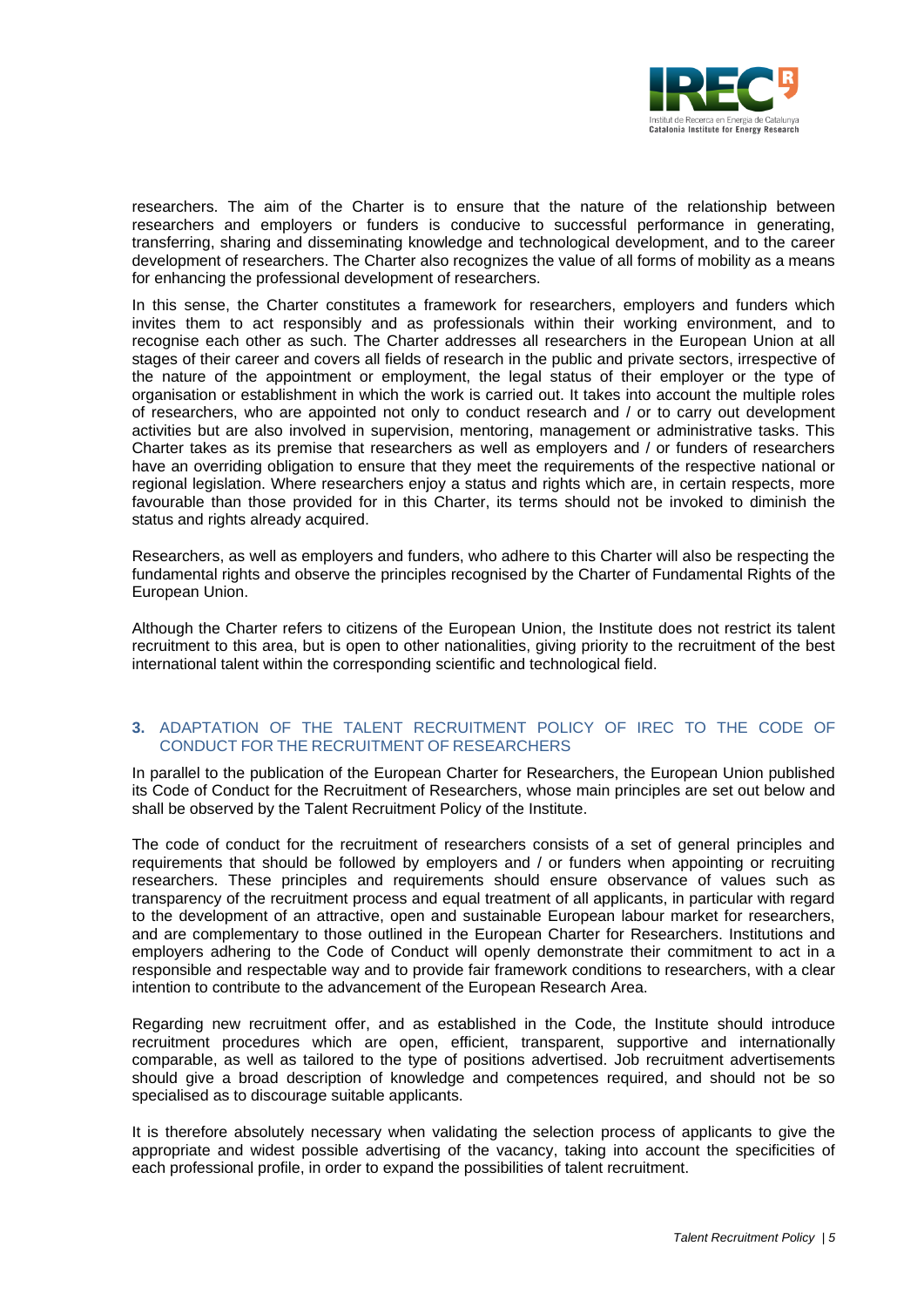

The Institute should include a description of the working conditions. Moreover, the time allowed between the advertisement of the vacancy or the call for applications and the deadline for reply should be realistic.

Regarding selection process, selection committees should bring together diverse expertise and competences and, where appropriate and feasible, include members from outside the Institute, including from other countries and with relevant experience to assess the candidate. Whenever possible, a wide range of selection practices should be used, such as external expert assessment and face-to-face interviews.

All available instruments should be used, in particular international or globally accessible web-based resources such as the pan-European Researcher's Mobility Portal: [http://ec.europa.eu/euraxess/.](http://ec.europa.eu/euraxess/)

Regarding judging merit, the selection process should take into consideration the whole range of experience of the candidates, focusing on their overall potential as researchers. This means that merit should be judged qualitatively as well as quantitatively, focusing on outstanding results within a diversified career path and not only on the number of publications. Consequently, the importance of bibliometric indices should be properly balanced within a wider range of evaluation criteria, such as teaching, supervision, teamwork, knowledge transfer, management of research and innovation and public awareness activities. For candidates from an industrial background, particular attention should be paid to any contributions to patents, developments or inventions.

Any mobility experience, e.g. a stay in another country / region or in another research setting (public or private) or a change from one discipline or sector to another, whether as part of the initial research training or at a later stage or the research career, should be considered as valuable contribution to the professional development of a researcher.

## **4. TALENT RECRUITMENT PROCESS**

The following is an overview of the recruitment process in IREC, from the publication of a job vacancy to the offer of a position to the finally selected candidate.

#### 4.1. ADVERTISING OF NEW JOB VACANCIES

4.1.1. IREC should advertise new vacancies, whether permanent or temporal, by project or specific activity in its website [www.irec.cat,](http://www.irec.cat/) under *"Job Openings & Fellowships"*. The offer shall describe the job, the requirements and conditions, the process for applying for the vacant post, the deliverables and deadlines in the process.

In addition to using its own website as a way of publicising the vacancy, IREC should use electronic means of international scope specific for each type of position, always being reasonable in relation to the expense implied and the budget availability at every moment. In the case of positions related to the completion of a project funded by public funds, regardless of short-term budgetary reasons, the staff from IREC should always use electronic means of international scope to advertise the position, optimizing the cost of such action.

The following websites are examples of international reference sites where the Institute suggests the responsible for selection processes to publish the vacancies, descriptions and requirements of positions to ensure that vacancies may be known by the international scientific community, always depending on the specialty and field to which the vacancy belongs: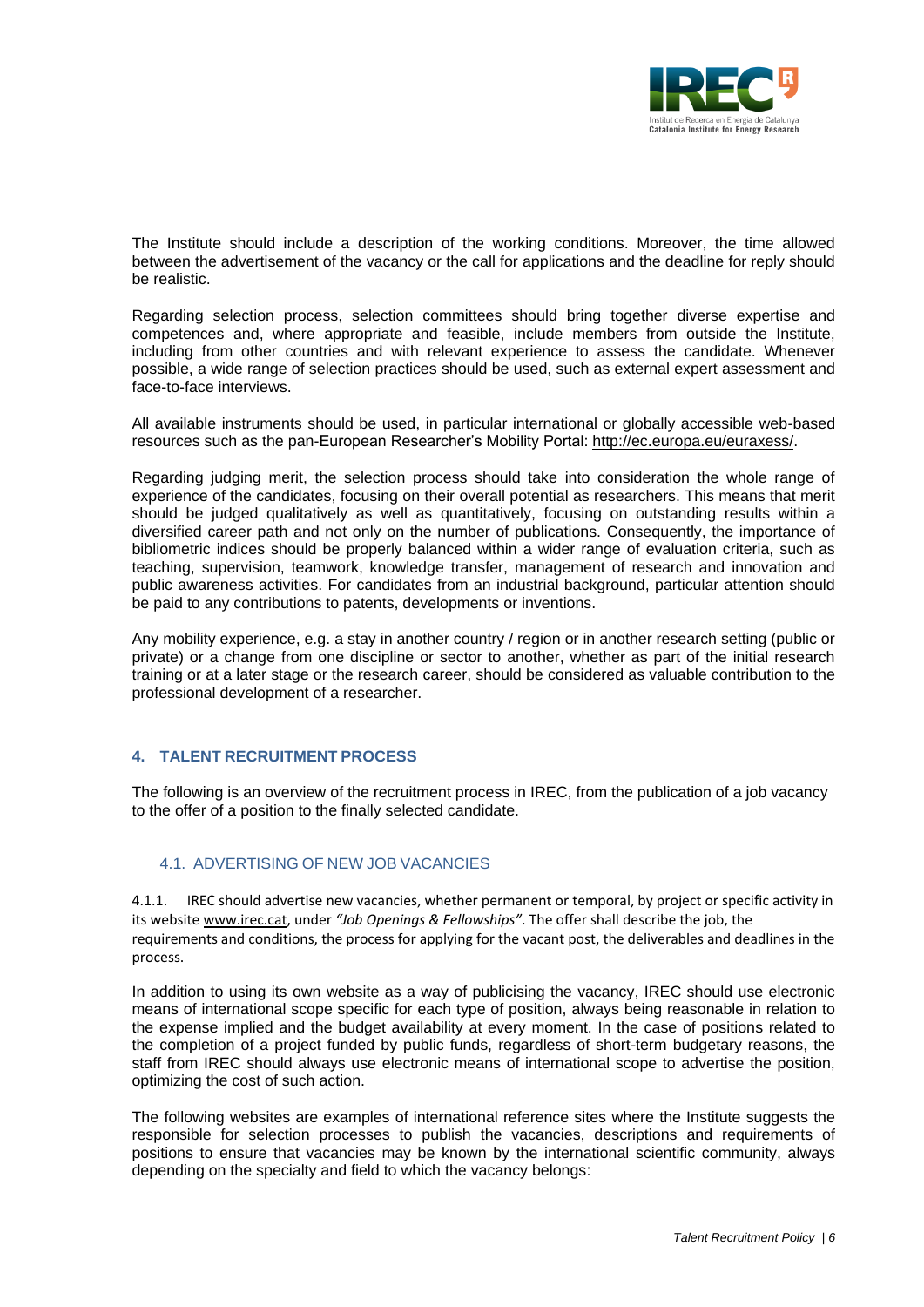

In general, any vacancy in the field of R&D&i shall be published in: <http://ec.europa.eu/euraxess/index.cfm/jobs/index>

And depending on the field or specialty, vacancies should be published, as a matter of example, among others, in:

<http://careers.ieee.org/> (electrical engineering)

<http://www.nature.com/naturejobs/science> (Nature's magazine platform)

http://www.rediris.es/list/sdis/ofer-trabec/ (university jobs and fellowships network)

<http://www.sciencejobs.com/splash.action>

<http://www.windindustryjobs.com/?DCMP=EMC-BULLETINWIJ200212> (wind power industry)

[http://www.docteurschimie.org](http://www.docteurschimie.org/) (doctor's research network in Chemistry)

[http://www.abg-intelagence](http://www.abg-intelagence/) (international research network)

[http://www.researchgate.com](http://www.researchgate.com/) (international research network)

<http://www.fcri.cat/borsatreball> (research community in Catalonia)

<http://www.chemseer.com/>

#### <http://becas.com/>

Professional networks such as Xing (www.xing.com) or Linkedin [\(www.linkedin.com\)](http://www.linkedin.com/), where groups are highly specialised for each field of activity, there is interaction with professionals from around the world and more and more access to information is more efficiently, may also be used.

As an example, a vacancy in the field of nanoionics and fuel cells, within the area of Advanced Materials for Energy, may be published in the specific group of Linkedin of solid oxide fuel cells, with more than 700 specialised users from all over the world: http://www.linkedin.com/groups?gid=2219776&goback=%2Egan\_2219776

It is also recommended to use the website platforms of the universities of the Board of IREC (UB, UPC and URV) and others such as the one of the Imperial College of London, or the California Institute of Technology, or even those of the Professional Association of physicists, chemists or engineers.

The promoters searching for the right professionals for the vacant position should verify their budget availability and otherwise consult the finance direction of the Institute in the case that advertising on such websites and similar involves a cost to the Institute.

When an area of the Institute wishes to start the process of recruiting a person to fill a specific position, the Human Resources responsible should previously be given a document containing a detailed description of the following:

- Justified need of the new vacant position (whether it is provided in the annual budget of the Institute and working conditions)
- Description of the position
- Functions of the job to be filled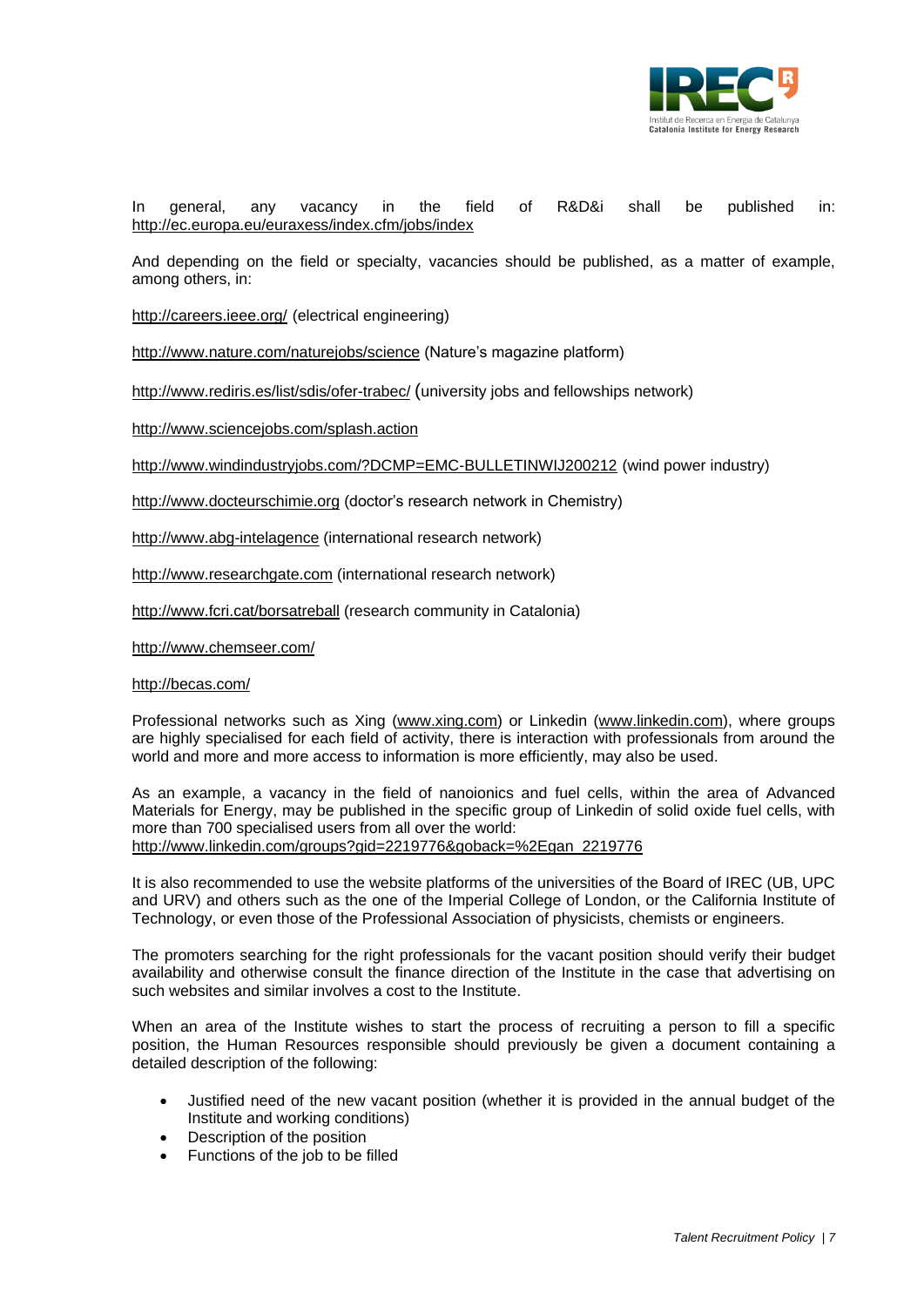

- Professional requirements (scientific and / or management credentials, of strategic vision if necessary, basic and specialised education, languages, location and availability to travel if necessary, etc.)
- Employment conditions (temporary or permanent, estimated salary if applicable)
- Documentation to be provided by the applicant
- Evaluation criteria
- Evaluation committee, if applicable
- Interlocutor of selection process
- Estimated cost of selection, if any (external evaluation, cost of the advertisement, travel...)

Conformity from Human Resources is required before starting the selection process.

## 4.2. EXCEPTIONS IN THE PROCESS OF PUBLICATION OF NEW VACANCIES

4.2.1. When based on Spanish labor rules, IREC is forced to change the type of employment contract to an investigator by depletion of legal term of the contract and the job still exists.

4.2.2. When a vacancy is created by a buildup of urgent work of short duration and that in no event the contract work may be longer than 6 months.

4.2.3. When a vacancy is created and this coincides with the completion of a research project whose research is fully related to the research of the new project. In this case, in order to avoid losing the know-how generated in the previous project with the same line of research, the vacancy may be filled by the investigator who worked for the previous project, subject to a positive evaluation of the principal researcher of the completed project, and also subject to a positive assessment of the principal researcher of the project that generates the vacancy stating the perfect suitability of the researcher for this project.

## 4.3. EXTERNALIZATION OF THE SELECTION PROCESS

Depending on the type of vacant position and specialization of the professional profile required, an external selection process carried out by a professional firm with renowned business prestige in the sector should be authorized.

It is necessary to contact the Head of Personnel of the Institute, Mr. Francesc Torregrosa, who should channel these actions by informing the concerned party about the existing agreements at every moment for external selection processes. It should be necessary to consider the existence of a budget allocation to deal with the expense.

## 4.4. APPLICATION OF THE CANDIDATE

In some cases, and always depending on the specialization of the position, advertisements published by the Institute should direct candidates interested in a vacancy to send the application to a specific email account of a member of the candidate assessment committee, while in other cases candidates may be directed to the website of IREC [\(www.irec.cat\)](http://www.irec.cat/) to channel by Human Resources the application to the position and the processing of the selection. In no event may not be published the advertisement less than three weeks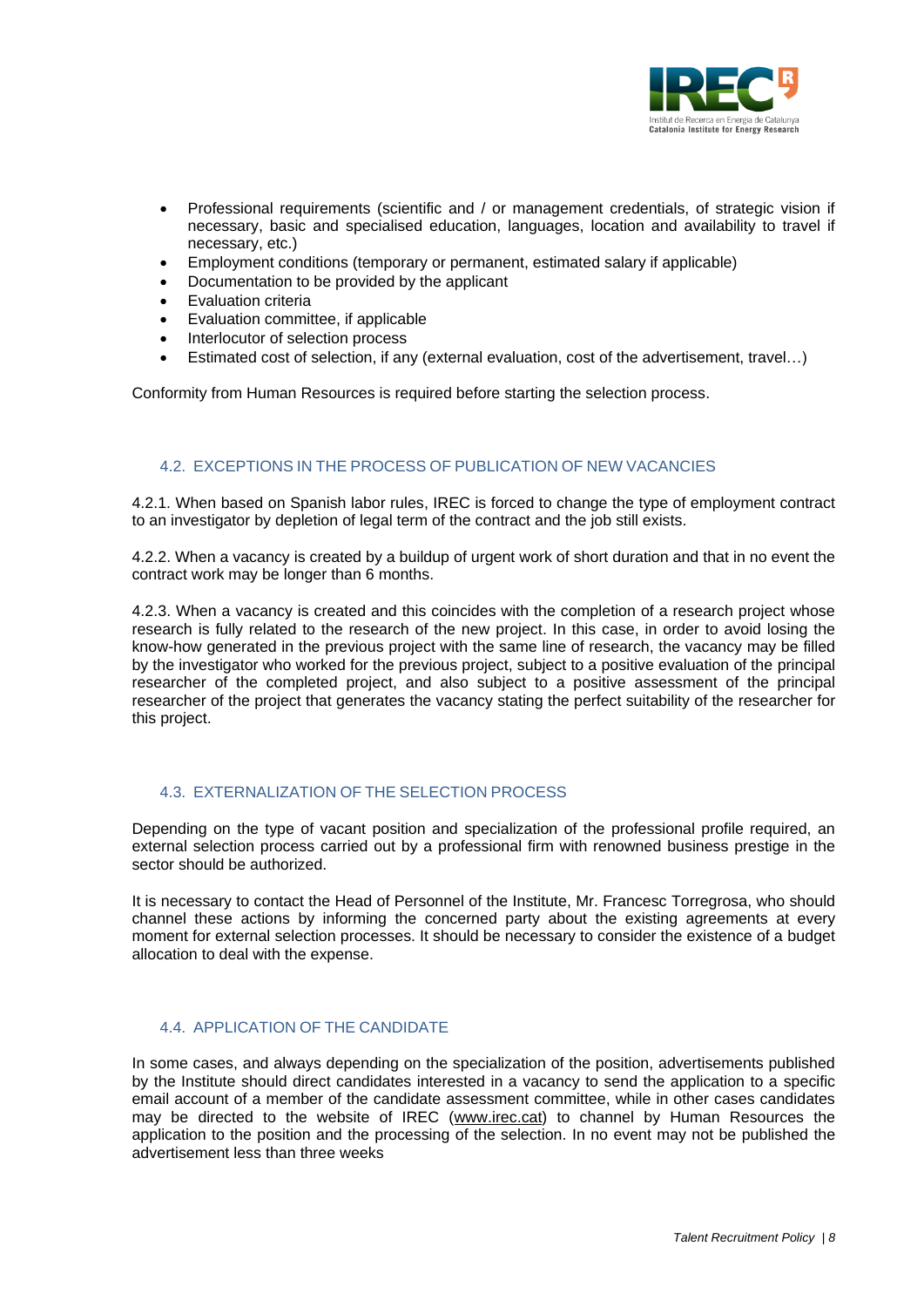

In the latter case, and after indentifying a vacancy of interest, or even in general applications with no identification of a specific vacancy, candidates may apply for the vacancy through the interface of the Institute of the online application, accessible from each of the vacancies offered to which the candidate wants to apply.

In order to process the application in IREC, candidates may complete the online application form, which provides us with relevant personal data, and upload the material required by the application.

Candidates should bear in mind that submitting the online application entails two steps:

As a first step, the online application form asks candidates to provide their personal data for identification purposes. After submitting this information, candidates should receive an email to the address indicated in order to validate the presentation and continue the process by using a link provided.

The second part of the process consists in providing relevant data on academic qualifications, area of interest of IREC, and the upload of documentation required for the application as indicated in the corresponding call. All attachments should be in PDF or plain text. After the application form is complete and the material required is uploaded, the application of the vacancy is ready to be submitted and included into the database of the IREC petitioner.

Candidates should bear in mind that when submitting the application to the position and the accompanying attachments, IREC may have permission to use the data provided for the recruiting process, always according to the data protection policy in force.

After submitting an application, candidates should receive an automatic response in terms of recognition, including a reference number for other purposes and queries.

Updating of documents attached to the application is possible through the online tool, always within the established deadlines.

The database of job applications, and therefore all applications received through IRECjobs, is being managed for recruitment by the Human Resources of IREC. All information should be treated confidentially and only for the purposes aforementioned, and may be provided to areas or people associated to the IREC within the context of the selection process, and only to the strictly necessary extent to manage the process.

## 4.5. CANDIDATE ASSESSMENT PROCESS

As indicated in the job offer, applications are reviewed taking into account the requirements and determining factors as well as the candidate skills.

In the case that the recruitment personnel from IREC consider a candidate optimum for the position, the candidate should be informed about the next assessment step. Those not passing the different evaluations should also be informed and have the right to receive detailed information about their assessment.

The candidate, following the instructions of the recruitment personnel from IREC, may now indicate his/her interest in the application or expand the possibilities and interests on the scientific front or updating programs or scientific projects to those of the Institute. IREC may ask at this moment reference letters to the candidate. Assessment of references should be accessible for people related to IREC in the context of the selection process.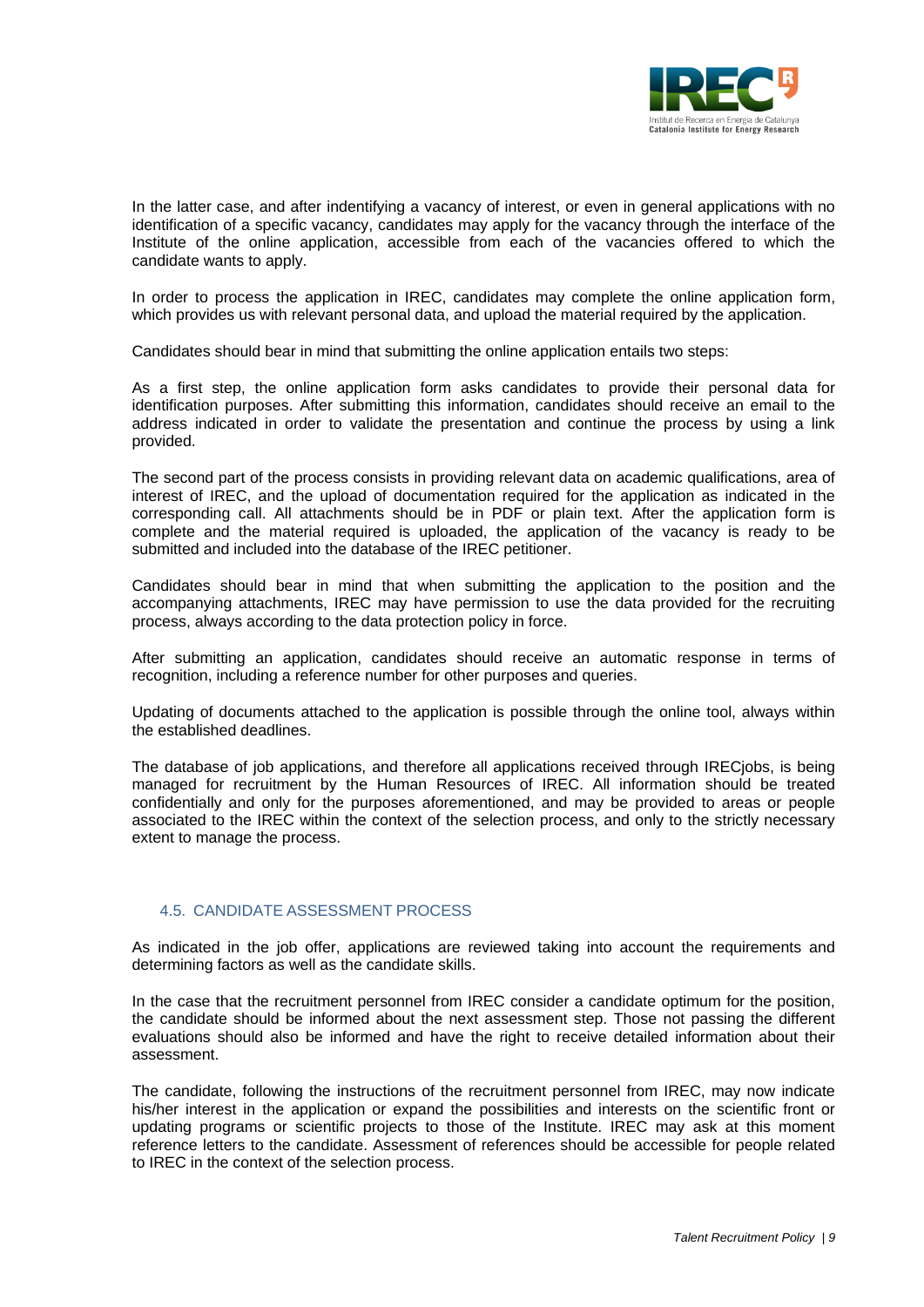

In the case of researchers, the assessment of candidates to a vacant position should begin with the scientific assessment, so that in general it should be focused on the evaluation of previous experience, previous scientific production and background of applicant. Under these criteria final candidates in the process should be decided.

To quantify the assessment, it should be taken into consideration the score given to the suitability to the position according to the previous professional experiences, and the score given to the scientific assessment based on publications and their impact, conferences and being a post doctorate or not. It should also be taken into consideration the score given to the assessment of other aspects such as the supervision of tasks, teamwork, knowledge transfer, management of research and innovation, mobility or public-private cross-sectoral career. The sum of these scores should decide the ranking between candidates.

The assessment committee should issue a report to allow all candidates know the name of the final candidates, their scores and ranking position in the process.

This report, signed by the Main Researcher responsible for the assessment process, should also inform about the specific score given to the assessment of merit and scientific skills, in comparison with the score given to other factors mentioned in the preceding paragraphs.

The assessment should ensure observance of values such as transparency, efficiency, support and international comparability as described for example in the European Charter for Researchers and the Code of Conduct for the Recruitment of Researchers.

Candidates should be prepared to be contacted by phone during the selection process, or have a job interview in IREC's working place with the people associated to IREC in the context of the selection process or the external entities subcontracted by IREC, always with the aim of discussing the suitability of the candidate, the project content or scientific activity, the economic conditions and the legal aspects.

## 4.6. EXTERNAL ASSESSMENT OF THE PROFESSIONAL PROFILE

IREC has signed an agreement with the professional firm MC Asociados, where professionals in the field of personnel assessment with broad experience in selection processes of different profiles may assess whenever necessary for a specific position the suitability of the selected professionals to the profile described, their competences, their psychological profile and even carry out a verifying process of previous employment references.

Positions in the field of management should necessarily be handled to the external evaluator of the profile, while in the case of profiles related to research and technological development, the responsible for the process should not be obliged to carry out this external assessment by a professional firm specialized in personnel selection, although he/she considers of interest for the selection process an assessment of the final candidates in relation to the psychological profiles or finds necessary a reference verification, not in relation to an assessment of the candidates regarding capacities and scientific merit.

All formalities with this professional firm or any other required in very specific cases are to be managed through the Head of Personnel of the Institute, Mr. Francesc Torregrosa.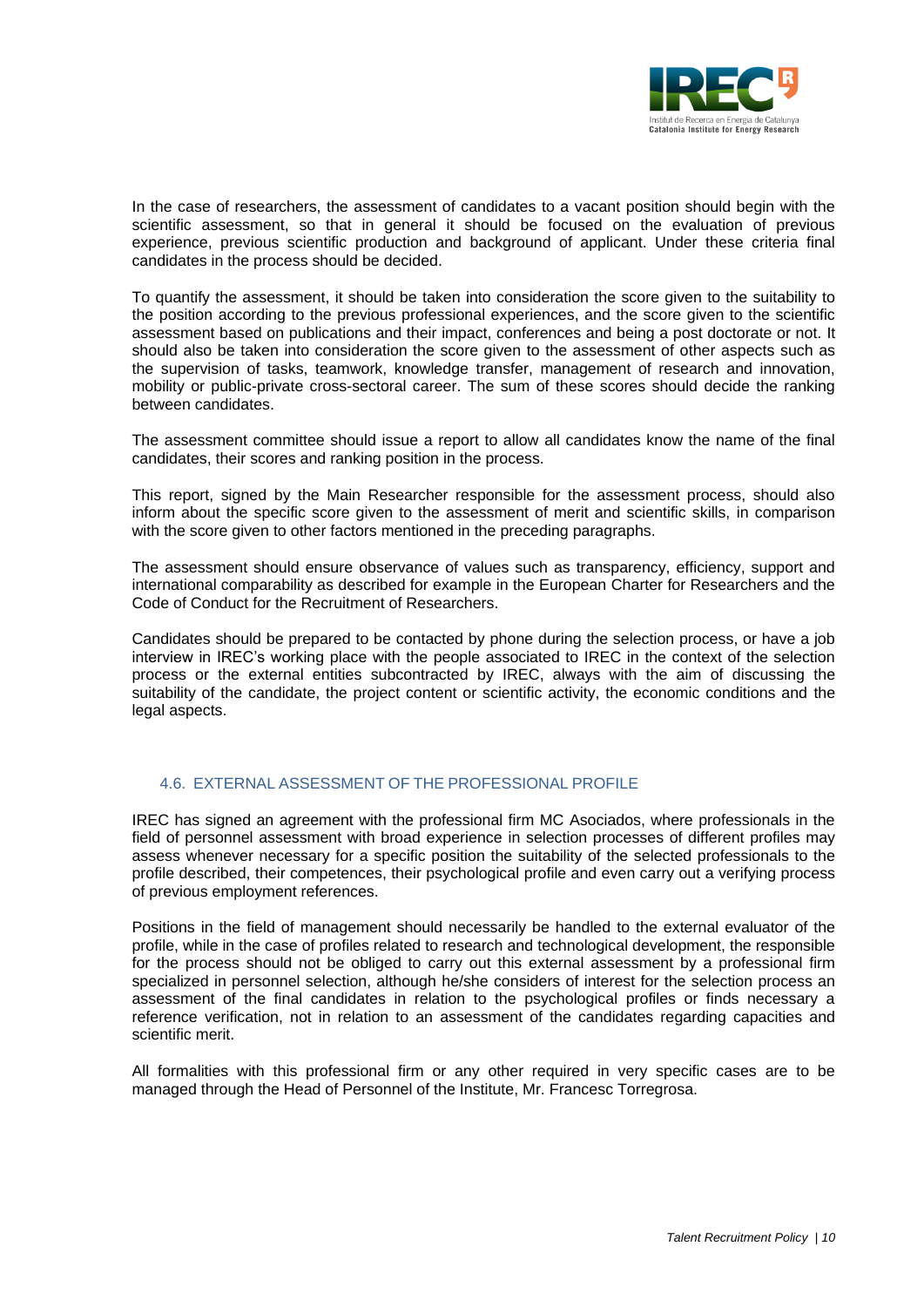

#### 4.7. SELECTION OF CANDIDATE

Once the assessment process is over, the responsible for the selection should identify the right candidate and notify his/her decision to the head of Human Resources of IREC. This one should request the Management of IREC (Finance Director or General Director) approval for the new contracting, after checking with Management Control that there is budget available and a forecasted incorporation.

It may be the case that the selection process ends in a ranking of candidates with an assessment considered insufficient by the evaluation committee. In this case, the vacancy should be declared void and all candidates should be informed about their rejection.

In the case that the selection process ends satisfactorily, Human Resources will post on the IREC website for two weeks the proposed resolution of the vacancy in order to have maximum publicity and dissemination of the resolution of the selection process. . Possible decisions at this stage are:

a) Acceptance / formal offer: the selected candidate should be sent an offer.

b) Standby: the waiting list is reserved for candidates who may receive an offer in the event that a best positioned candidate rejects a position. If this were the case, they should be informed that the best positioned candidate in the waiting list has confirmed acceptance.

c) Rejection: exceptionally, if the head of Human Resources or the responsible for the selection indicates so, and only if the candidate explicitly accepts, the application material may be considered for another position that may fit the candidate profile.

The reasons for rejecting an application should be confidential and should not be disclosed outside IREC.

Rejected candidates in a selection process may keep on submitting their applications in new selection processes, as well as submitting applications for more than one open selection process at the same time.

## 4.8. FORMAL OFFER TO CANDIDATE

After the approval by the Finance Director or the General Director of IREC for the contracting, Human Resources of IREC should present an initial offer to the candidate asking him/her to confirm acceptance of the position.

The selection process is completed as soon as the candidate confirms acceptance of the position offered and agrees with a tentative starting date. Human Resources of IREC should help the new employee with administrative and legal paperwork, such as immigration formalities (visa application process, etc.), enrolment in academic programs (in the case of doctoral students, for example), relocation and other necessary administrative issues.

#### **5. DATA PROTECTION**

In accordance with Law 15/1999 of December 13, of personal data protection, IREC should inform the candidates that all personal data provided as part of the selection process established by IREC where they participate or may participate in the future, should be guarded and protected by IREC in compliance with the aim of the selection process.

This information should be treated with the corresponding confidentiality and only for the aforementioned purposes, and may only be provided to external entities subcontracted for selection processes or associated people from IREC within the context of the selection process, and only to the